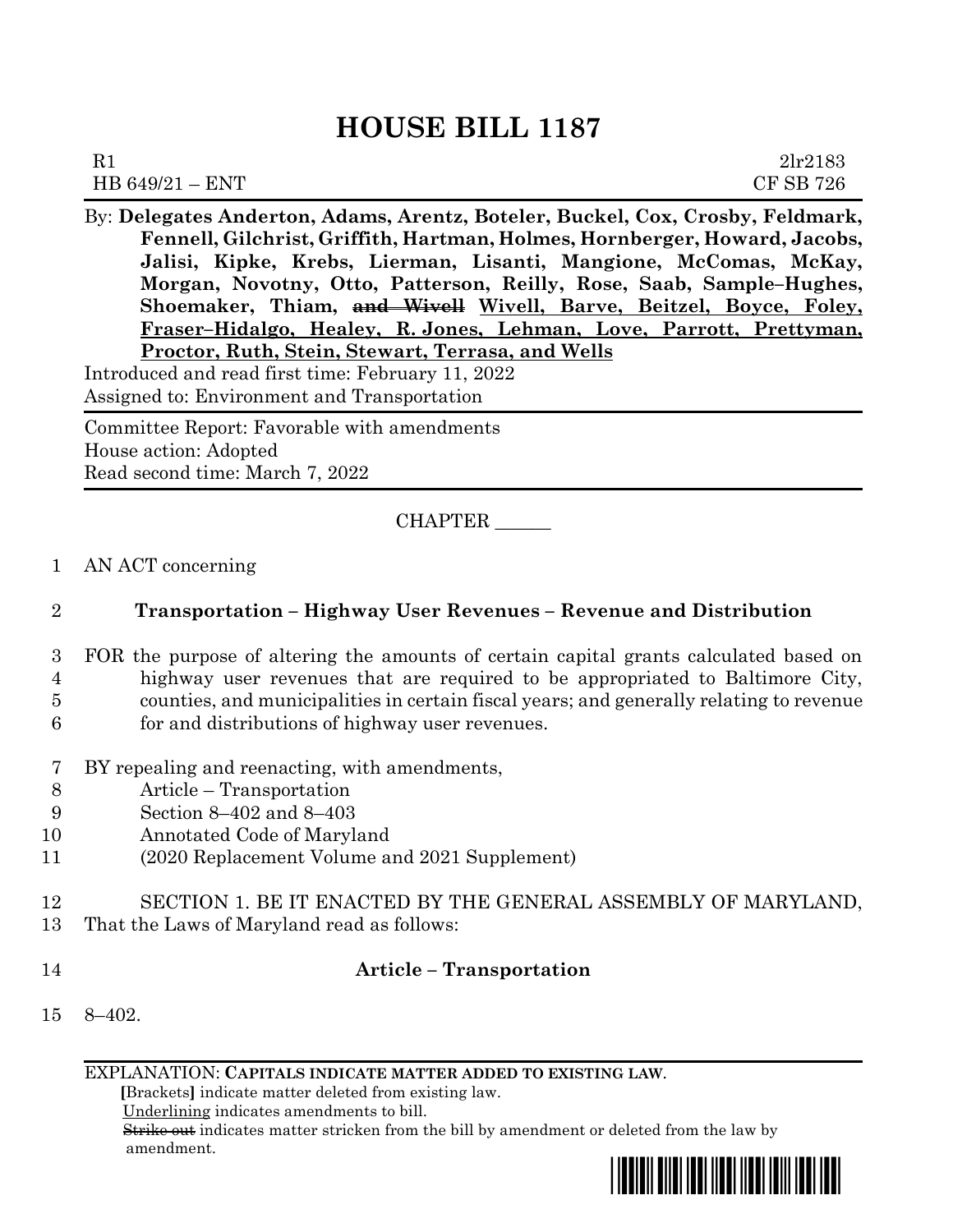#### **HOUSE BILL 1187**

 (a) There is a Gasoline and Motor Vehicle Revenue Account in the Transportation Trust Fund.

 (b) All revenues collected from the following, after deductions provided by law, shall be credited to the Gasoline and Motor Vehicle Revenue Account:

(1) All of the motor vehicle fuel tax;

 (2) Except as otherwise provided by law, two–thirds of the vehicle titling tax;

 (3) Except for revenues collected under Title 13, Subtitle 9, Parts III and IV of this article, vehicle registration fees;

 (4) The revenue disbursed to this Account under § 2–614 of the Tax – General Article; and

 (5) **[**80 percent**] 80%** of the funds distributed on short–term vehicle rentals under § 2–1302.1 of the Tax – General Article to the Transportation Trust Fund from the sales and use tax.

(c) **[**(1) For fiscal year 2019:

 (i) 90.4% of the revenue credited to the Account may be used as provided in § 3–216 of this article; and

 (ii) The balance of the Account shall be used to pay the allocations of highway user revenues provided by this subtitle to the counties, municipalities, and Baltimore City.

 (2)**]** For fiscal year 2020 and each fiscal year thereafter, revenue credited to 22 the Account shall be used as provided in  $\S 3-216$  of this article.

8–403.

 (a) **[**Subject to §§ 3–307 and 3–308 of this article, for fiscal year 2019, from the total highway user revenues:

 (1) An amount equal to 7.7% of total highway user revenues shall be distributed to Baltimore City in monthly installments;

 (2) An amount shall be distributed to the counties at the times specified in 29 § 8–407 of this subtitle, to be allocated as provided in § 8–404 of this subtitle, equal to 1.5% of total highway user revenues; and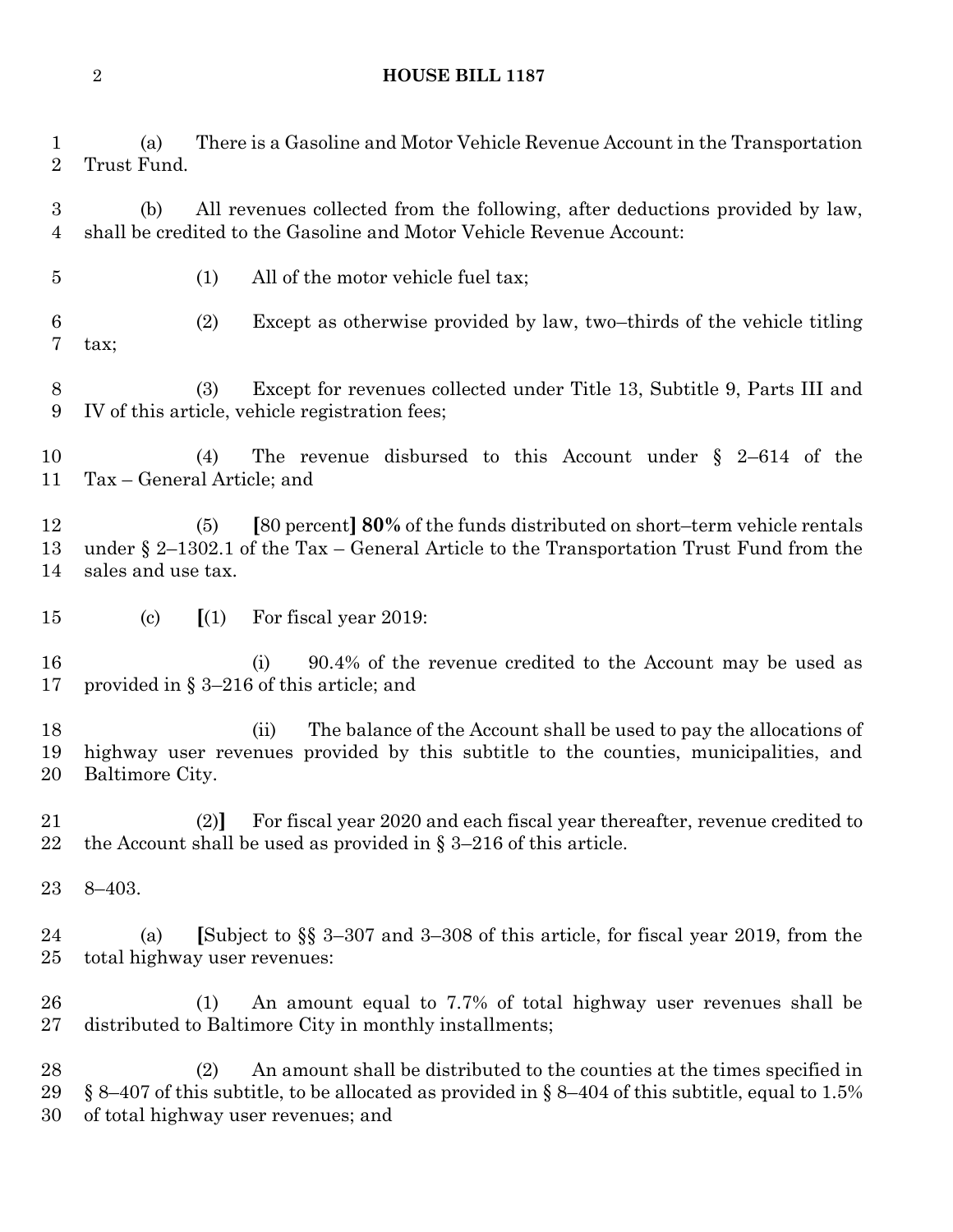#### **HOUSE BILL 1187** 3

 (3) An amount shall be distributed to the municipalities at the times specified in § 8–407 of this subtitle, to be allocated as provided in § 8–405 of this subtitle, equal to 0.4% of total highway user revenues. (b) (1)**]** Subject to **[**paragraph (3) of this subsection**] SUBSECTION (C) OF THIS SECTION**, for fiscal years 2020 through 2024 **2023**, capital grants shall be appropriated from the Transportation Trust Fund as provided in § 3–216 of this article based on the following calculations: **[**(i)**] (1)** An amount equal to 8.3% of funds credited to the Gasoline and Motor Vehicle Revenue Account shall be appropriated to Baltimore City; **[**(ii)**] (2)** An amount equal to 3.2% of funds credited to the Gasoline and Motor Vehicle Revenue Account shall be appropriated to the counties to be distributed as provided in § 8–404 of this subtitle; and **[**(iii)**] (3)** An amount equal to 2.0% of funds credited to the Gasoline and Motor Vehicle Revenue Account shall be appropriated to the municipalities to be distributed as provided in § 8–405 of this subtitle. **[**(2)**] (B)** Subject to **[**paragraph (3) of this subsection**] SUBSECTION (C) OF THIS SECTION**, for fiscal year 2025 and each fiscal year thereafter, capital grants shall be appropriated from the Transportation Trust Fund as provided in § 3–216 of this article based on the following calculations: **(1) FOR FISCAL YEAR 2024: (I) AN AMOUNT EQUAL TO 8.5% OF FUNDS CREDITED TO THE GASOLINE AND MOTOR VEHICLE REVENUE ACCOUNT SHALL BE APPROPRIATED TO BALTIMORE CITY; (II) AN AMOUNT EQUAL TO 3.3% OF FUNDS CREDITED TO THE GASOLINE AND MOTOR VEHICLE REVENUE ACCOUNT SHALL BE APPROPRIATED TO THE COUNTIES TO BE DISTRIBUTED AS PROVIDED IN § 8–404 OF THIS SUBTITLE; AND (III) AN AMOUNT EQUAL TO 2.1% OF FUNDS CREDITED TO THE GASOLINE AND MOTOR VEHICLE REVENUE ACCOUNT SHALL BE APPROPRIATED TO THE MUNICIPALITIES TO BE DISTRIBUTED AS PROVIDED IN § 8–405 OF THIS SUBTITLE; (2) FOR FISCAL YEAR 2025: (I) AN AMOUNT EQUAL TO 8.8% OF FUNDS CREDITED TO THE GASOLINE AND MOTOR VEHICLE REVENUE ACCOUNT SHALL BE APPROPRIATED TO BALTIMORE CITY;**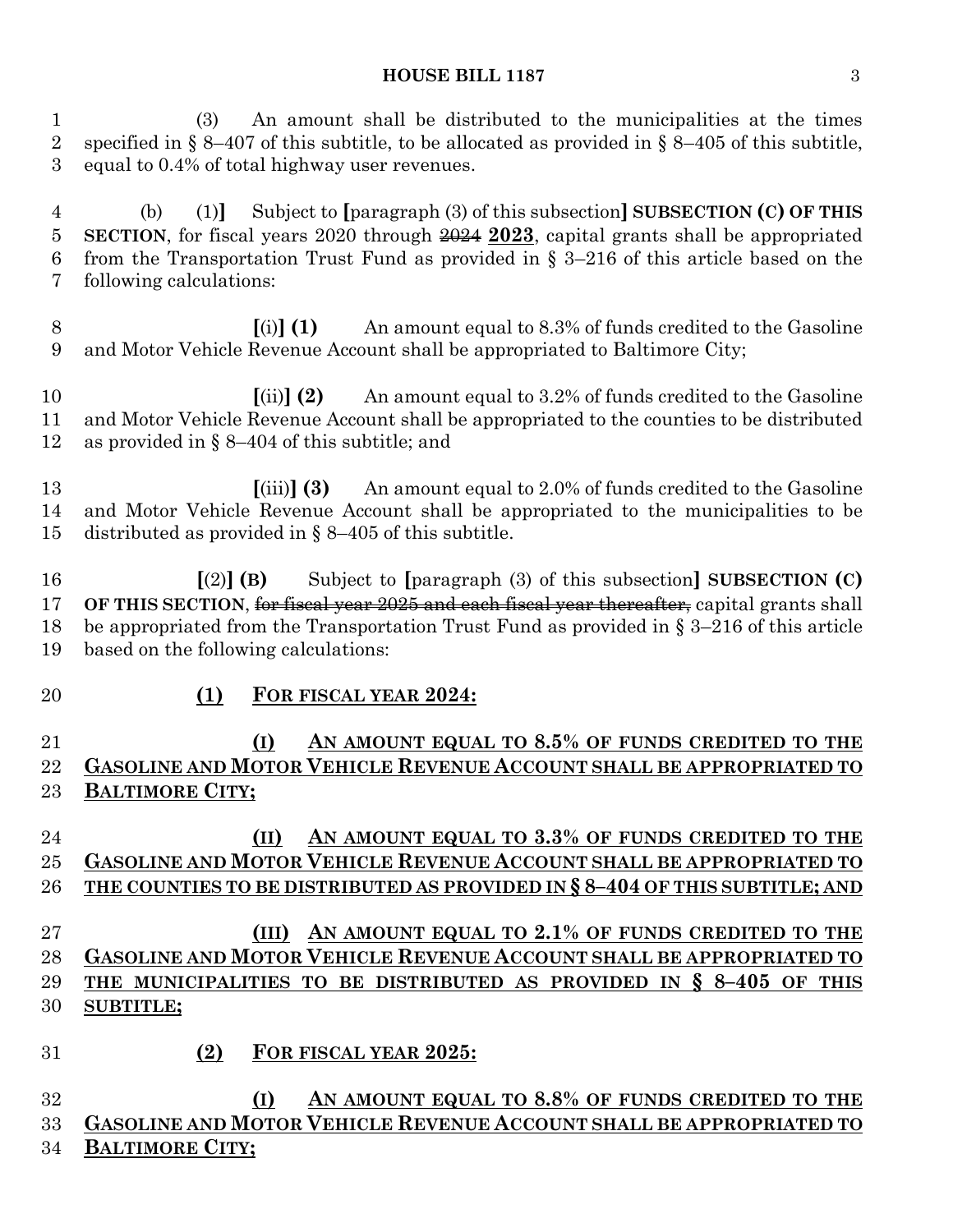**HOUSE BILL 1187**

 **(II) AN AMOUNT EQUAL TO 3.4% OF FUNDS CREDITED TO THE GASOLINE AND MOTOR VEHICLE REVENUE ACCOUNT SHALL BE APPROPRIATED TO THE COUNTIES TO BE DISTRIBUTED AS PROVIDED IN § 8–404 OF THIS SUBTITLE; AND (III) AN AMOUNT EQUAL TO 2.2% OF FUNDS CREDITED TO THE GASOLINE AND MOTOR VEHICLE REVENUE ACCOUNT SHALL BE APPROPRIATED TO THE MUNICIPALITIES TO BE DISTRIBUTED AS PROVIDED IN § 8–405 OF THIS SUBTITLE; (3) FOR FISCAL YEAR 2026: (I) AN AMOUNT EQUAL TO 9.1% OF FUNDS CREDITED TO THE GASOLINE AND MOTOR VEHICLE REVENUE ACCOUNT SHALL BE APPROPRIATED TO BALTIMORE CITY; (II) AN AMOUNT EQUAL TO 3.5% OF FUNDS CREDITED TO THE GASOLINE AND MOTOR VEHICLE REVENUE ACCOUNT SHALL BE APPROPRIATED TO THE COUNTIES TO BE DISTRIBUTED AS PROVIDED IN § 8–404 OF THIS SUBTITLE; AND (III) AN AMOUNT EQUAL TO 2.3% OF FUNDS CREDITED TO THE GASOLINE AND MOTOR VEHICLE REVENUE ACCOUNT SHALL BE APPROPRIATED TO THE MUNICIPALITIES TO BE DISTRIBUTED AS PROVIDED IN § 8–405 OF THIS SUBTITLE; (4) FOR FISCAL YEAR 2027: (I) AN AMOUNT EQUAL TO 9.4% OF FUNDS CREDITED TO THE GASOLINE AND MOTOR VEHICLE REVENUE ACCOUNT SHALL BE APPROPRIATED TO BALTIMORE CITY; (II) AN AMOUNT EQUAL TO 3.6% OF FUNDS CREDITED TO THE GASOLINE AND MOTOR VEHICLE REVENUE ACCOUNT SHALL BE APPROPRIATED TO THE COUNTIES TO BE DISTRIBUTED AS PROVIDED IN § 8–404 OF THIS SUBTITLE; AND (III) AN AMOUNT EQUAL TO 2.4% OF FUNDS CREDITED TO THE GASOLINE AND MOTOR VEHICLE REVENUE ACCOUNT SHALL BE APPROPRIATED TO THE MUNICIPALITIES TO BE DISTRIBUTED AS PROVIDED IN § 8–405 OF THIS SUBTITLE; AND (5) FOR FISCAL YEAR 2028 AND EACH FISCAL YEAR THEREAFTER: [**(i)**] (1)** An amount equal to **[**7.7%**] 12.1%** of funds credited to the Gasoline and Motor Vehicle Revenue Account shall be appropriated to Baltimore City;